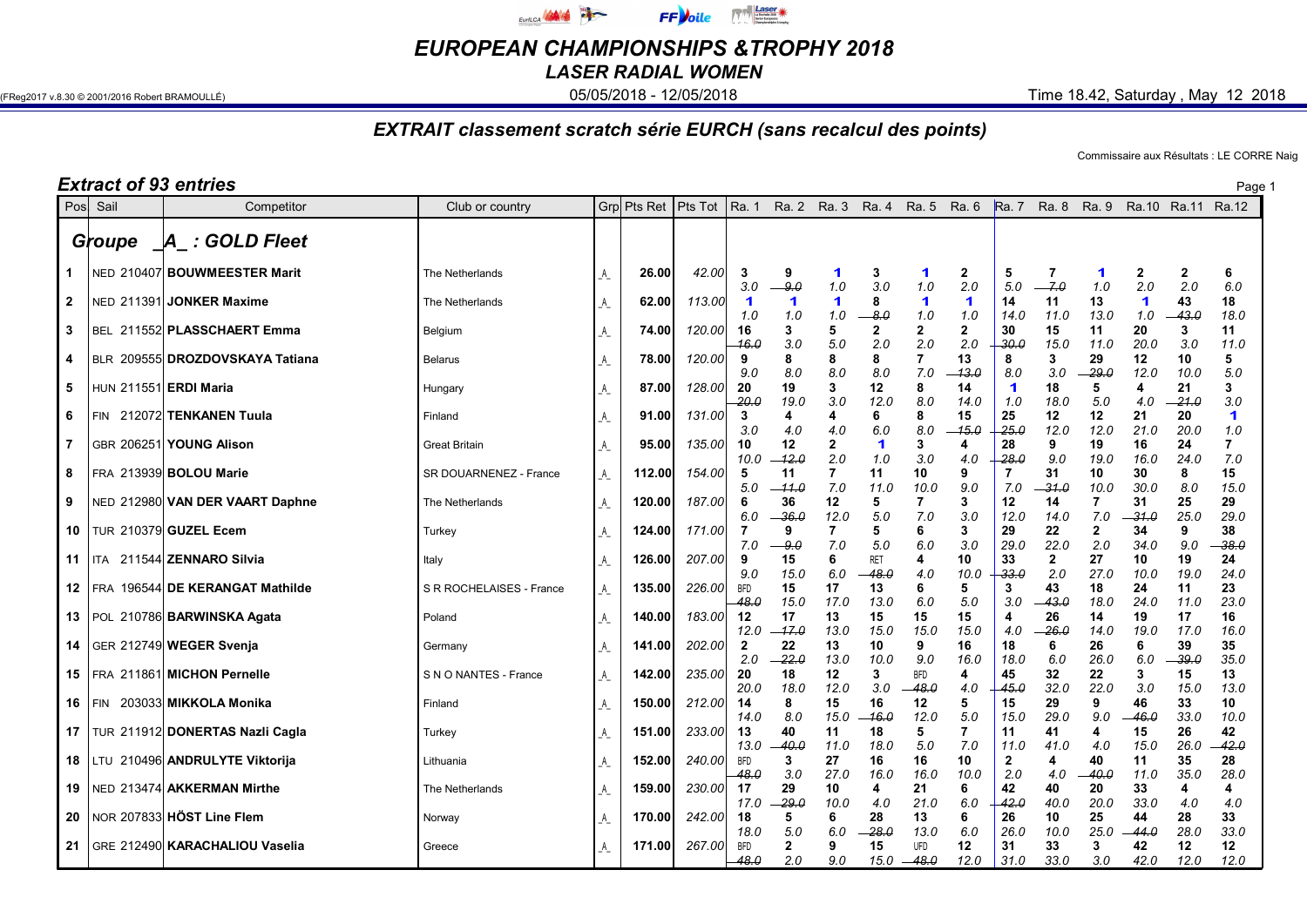**EUROPEAN CHAMPIONSHIPS &TROPHY 2018** 

| ESP 210468 REINO Martina<br>22<br>Spain<br>23   SUI 211842 JAYET Maud<br>Switzerland | A<br>A<br>A | 175.00<br>179.00 | 248.00 | 19                   | 30                          | 16                  | 19                    | 18                    | 19                          | 20                  | 5                  | 21                 | 43                          |                    |                     |
|--------------------------------------------------------------------------------------|-------------|------------------|--------|----------------------|-----------------------------|---------------------|-----------------------|-----------------------|-----------------------------|---------------------|--------------------|--------------------|-----------------------------|--------------------|---------------------|
|                                                                                      |             |                  |        |                      |                             |                     |                       |                       |                             |                     |                    |                    |                             | 36                 | $\mathbf{2}$        |
|                                                                                      |             |                  | 248.00 | 19.0<br>24           | -30.0<br>21                 | 16.0<br>17          | 19.0<br>21            | 18.0<br>3             | 19.0<br>20                  | 20.0<br>21          | 5.0<br>16          | 21.0<br>45         | -43.0<br>22                 | 36.0<br>29         | 2.0<br>9            |
| 24   ITA 211982 FLORIDA Joyce<br>Italy                                               |             | 182.00           | 264.00 | 24.0<br>BFD          | 21.0<br>20                  | 17.0<br>20          | 21.0<br>22            | 3.0<br>20             | 20.0<br>8                   | 21.0<br>32          | 16.0<br>34         | $-45.0$<br>28      | 22.0<br>13                  | 29.0<br>5          | 9.0<br>14           |
| GBR 212783 POVALL Georgina<br>25<br><b>Great Britain</b>                             | $\_$ A $\_$ | 183.00           | 273.00 | 48.0<br>BFD          | 20.0<br>19                  | 20.0<br>16          | 22.0<br>12            | 20.0<br>9             | 8.0<br>12                   | 32.0<br>9           | -34.0<br>21        | 28.0<br>42         | 13.0<br>36                  | 5.0<br>23          | 14.0<br>26          |
| 26   FRA 206297 BARRUE Marie<br>COYCHYEROIS - France                                 | A           | 185.00           | 250.00 | 48.0<br>$\mathbf{2}$ | 19.0<br>$\mathbf{2}$        | 16.0<br>24          | 12.0<br>9             | 9.0<br>15             | 12.0<br>23                  | 9.0<br>36           | 21.0<br>36         | 42.0<br>15         | 36.0<br>17                  | 23.0<br>41         | 26.0<br>30          |
| ITA 213434 BALBI Valentina<br>$27 \mid$<br>Italy                                     | $\_$ A $\_$ | 185.00           | 254.00 | 2.0<br>-11           | 2.0<br>5                    | 24.0<br>19          | 9.0<br>21             | 15.0<br>13            | 23.0<br>11                  | 36.0<br>23          | 36.0<br>DNF        | 15.0<br>30         | 17.0<br>7                   | -- 41.0<br>18      | 30.0<br>DNF         |
| 28   DEN 207195 MUNCH Anna<br>Denmark                                                | $\_$ A $\_$ | 185.00           | 246.00 | 11.0<br>16           | 5.0<br>17                   | 19.0<br>9           | -21.0<br>17           | 13.0<br>19            | 11.0<br>20                  | 23.0<br>10          | -48.0<br>38        | 30.0<br>41         | 7.0<br>23                   | 18.0<br>14         | 48.0<br>22          |
| FRA 213854 CERVERA Louise<br>29<br>Y C CANNES - France                               | A           | 190.00           | 256.00 | 16.0<br>7            | 17.0<br>14                  | 9.0<br>10           | 17.0<br>18            | 19.0<br>17            | -20.0<br>22                 | 10.0<br>37          | 38.0<br>13         | -41.0<br>6         | 23.0<br>28                  | 14.0<br>44         | 22.0<br>40          |
| ITA 210760 ALBANO Carolina<br>30 I<br>Italy                                          | A           | 195.00           | 259.00 | 7.0<br>17            | 14.0<br>21                  | 10.0<br>20          | 18.0<br>20            | 17.0<br>17            | -22.0<br>13                 | 37.0<br>43          | 13.0<br>24         | 6.0<br>36          | 28.0<br>8                   | -- 44.0<br>13      | 40.0<br>27          |
| 31   BEL 211553 CARLIER Maitie<br>Belgium                                            | A           | 197.00           | 269.00 | 17.0<br>6            | -21.0<br>7                  | 20.0<br>18          | 20.0<br>7             | 17.0<br>4             | 13.0<br>24                  | 43.0<br>24          | 24.0<br>39         | 36.0<br>35         | 8.0<br>9                    | 13.0<br>DNF        | 27.0<br><b>BFD</b>  |
| 32   ESP 212171 REYES Fatima<br>Spain                                                | A           | 208.00           | 294.00 | 6.0<br>DPIi          | 7.0<br>10                   | 18.0<br>UFD         | 7.0<br>24             | 4.0<br>11             | -24.0<br>21                 | 24.0<br>27          | 39.0<br>30         | 35.0<br>38         | 9.0<br>25                   | 48.0<br>16         | 48.0<br>20          |
| GER 211211 KUHLMANN Pia<br>33<br>Germany                                             | A           | 217.00           | 280.00 | 24.0<br>15           | 10.0<br>14                  | 48.0<br>14          | 24.0<br>23            | 11.0<br>10            | 21.0<br>26                  | 27.0<br>35          | 30.0<br>19         | -38.0<br>34        | 25.0<br>26                  | 16.0<br>27         | 20.0<br>37          |
| GBR 213972 SNELLGROVE Hannah<br>34<br><b>Great Britain</b>                           | A           | 225.00           | 321.00 | 15.0<br>22           | 14.0<br>1                   | 14.0<br>5           | 23.0<br>2             | 10.0<br>UFD           | -26.0<br>17                 | 35.0<br>6           | 19.0<br>45         | 34.0<br><b>DNF</b> | 26.0<br>DNF                 | 27.0<br>40         | -37.0<br>39         |
| CRO 213363 VOROBEVA Elena<br>35<br>Croatia                                           | A           | 232.00           | 321.00 | 22.0<br>21           | 1.0<br>23                   | 5.0<br>15           | 2.0<br>7              | $-48.0$<br><b>DSQ</b> | 17.0<br>17                  | 6.0<br>41           | 45.0<br>23         | $-48.0$<br>37      | 48.0<br>41                  | 40.0<br>7          | 39.0<br>41          |
| GER 213668 HAVERLAND Lena<br>36<br>Germany                                           | A           | 250.00           | 331.00 | 21.0<br>13           | 23.0<br>25                  | 15.0<br>35          | 7.0<br>20             | —48.0<br>18           | 17.0<br>19                  | -41.0<br>38         | 23.0<br>17         | 37.0<br>46         | 41.0<br>32                  | 7.0<br>37          | 41.0<br>31          |
| 37   IRL 210406 KELLER Aisling<br>Ireland                                            | A           | 273.00           | 364.00 | 13.0<br>-11          | 25.0<br>6                   | -35.0<br><b>UFD</b> | 20.0<br>22            | 18.0<br>22            | 19.0<br>42                  | 38.0<br>34          | 17.0<br>35         | -- 46.0<br>43      | 32.0<br>38                  | 37.0<br>38         | 31.0<br>25          |
| GBR 212662 THOMPSON Clementine<br>38<br><b>Great Britain</b>                         |             | 305.00           | 387.00 | 11.0<br>22           | 6.0<br>36                   | -48.0<br>22         | 22.0<br>13            | 22.0<br>24            | 42.0<br>21                  | 34.0<br>46          | 35.0<br>37         | 43.0<br>32         | 38.0<br>45                  | 38.0<br>45         | 25.0<br>44          |
|                                                                                      | $\_$ A $\_$ |                  |        | 22.0                 | -36.0                       | 22.0                | 13.0                  | 24.0                  | 21.0                        | 46.0                | 37.0               | 32.0               | 45.0                        | 45.0               | 44.0                |
| $\Box B$ : SILVER Fleet<br>Groupe                                                    |             |                  |        |                      |                             |                     |                       |                       |                             |                     |                    |                    |                             |                    |                     |
| 39   GRE 211052 FAKIDI Athanasia<br>Greece                                           | B           | 119.00           | 179.00 | 19<br>19.0           | 13<br>13.0                  | 31<br>$-31.0$       | 29<br>-29.0           | 26<br>26.0            | 25<br>25.0                  | 1<br>1.0            | 3<br>3.0           | 1<br>1.0           | 5<br>$5.0\,$                | 19<br>19.0         | 7<br>7.0            |
| LTU 211452  <b>EIDUKEVICIUTE Milda</b><br>40<br>Lithuania                            | B           | 134.00           | 192.00 | 26<br>26.0           | 27<br>27.0                  | 29<br>-29.0         | 27<br>27.0            | 29<br>$-29.0$         | 23<br>23.0                  | 9<br>9.0            | 10<br>10.0         | 2<br>2.0           | 2<br>2.0                    | 7<br>7.0           | -1<br>1.0           |
| 41   EST 206437 POHLAK Anna<br>Estonia                                               | B           | 145.00           | 227.00 | 18<br>18.0           | 34<br>-34.0                 | 25<br>25.0          | <b>DNF</b><br>$-48.0$ | 24<br>24.0            | 24<br>24.0                  | 4<br>4.0            | 8<br>8.0           | 10<br>10.0         | $\blacktriangleleft$<br>1.0 | 27<br>27.0         | 4<br>4.0            |
| 42   POR 213470 JOAO Carolina<br>Portugal                                            | B           | 156.00           | 224.00 | 15<br>15.0           | 25<br>25.0                  | 36<br>$-36.0$       | 32<br>32.0            | 16<br>16.0            | 22<br>22.0                  | 23<br>23.0          | 6<br>6.0           | 9<br>9.0           | 13<br>13.0                  | 5<br>5.0           | 22<br>22.0          |
| 43   CRO 210746 LULIC Sandra<br>Croatia                                              | B           | 166.00           | 261.00 | 32<br>32.0           | 30<br>30.0                  | 14<br>14.0          | 26<br>26.0            | 31<br>31.0            | <b>BFD</b><br>48.0          | 15<br>15.0          | 1<br>1.0           | <b>BFD</b><br>47.0 | 3<br>3.0                    | 2<br>2.0           | 12<br>12.0          |
| 44   ITA 213019 TALLURI Matilda<br>Italy                                             | B           | 175.00           | 249.00 | 25<br>25.0           | 22<br>22.0                  | 24<br>24.0          | 27<br>$-27.0$         | 21<br>21.0            | 18<br>18.0                  | 12<br>12.0          | 7<br>7.0           | 6<br>6.0           | <b>BFD</b><br>-- 47.0       | 25<br>25.0         | 15<br>15.0          |
| 45   ESP 212516 OLIVA VIDAL Laura<br>Spain                                           | B           | 178.00           | 257.00 | 31<br>31.0           | 26<br>26.0                  | 30<br>30.0          | 14<br>14.0            | DSQ<br>$-48.0$        | 28<br>28.0                  | 21<br>21.0          | 4.0                | 4<br>4.0           | 4<br>4.0                    | 31<br>31.0         | 16<br>16.0          |
| 46   SUI 213711 NORDQUIST Andrea<br>Switzerland                                      | B           | 186.00           | 281.00 | 33<br>33.0           | 27<br>27.0                  | 21<br>21.0          | 31<br>31.0            | 25<br>25.0            | BFD<br>$-48.0$              | $\mathbf{z}$<br>2.0 | 9.0                | З<br>3.0           | BFD<br>-47.0                | 24<br>24.0         | 11<br>11.0          |
| 47   SLO 211996 PLETIKOS Kim<br>Slovenia                                             | B           | 190.00           | 285.00 | 8                    | 28                          | 40                  | DNF                   | 27                    | 26                          | 7                   | 14                 | 11                 | 18                          | 11                 | DNF                 |
| 48   ESP 201611 BAUZA Aina<br>Spain                                                  | $B_{-}$     | 197.00           | 270.00 | 8.0<br>28            | 28.0<br>39<br>$28.0 - 39.0$ | 40.0<br>30<br>30.0  | $-48.0$<br>23<br>23.0 | 27.0<br>33            | 26.0<br>34<br>$33.0 - 34.0$ | 7.0<br>27<br> 27.0  | 14.0<br>18<br>18.0 | 11.0<br>7<br>7.0   | 18.0<br>10<br>10.0          | 11.0<br>15<br>15.0 | $-47.0$<br>6<br>6.0 |